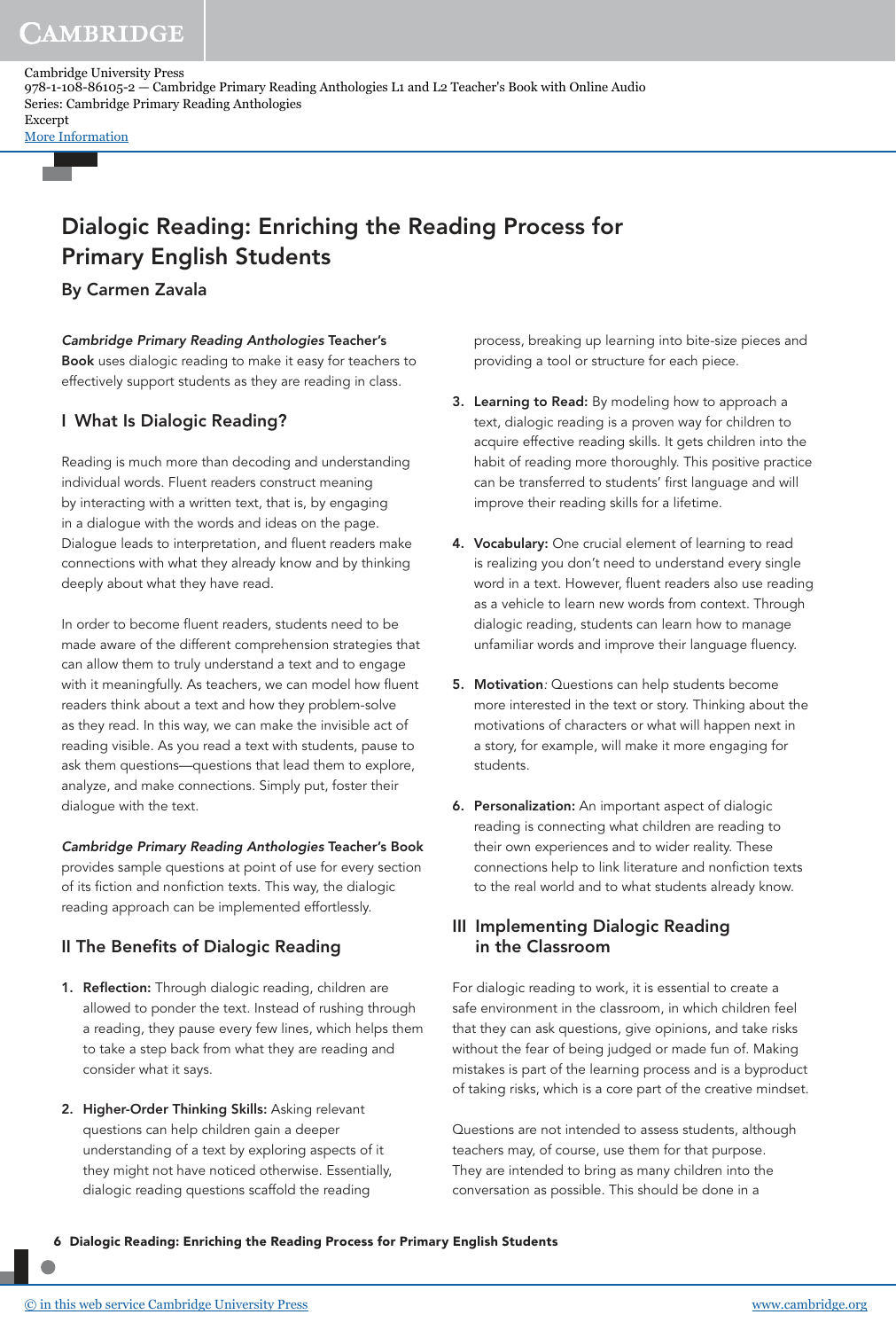non-threatening way so that students don't feel pressure. You can direct questions to children strategically so that struggling students get easier questions and stronger students get more challenging ones. The idea is to encourage participation, not to intimidate. This strategy allows teachers to be constantly checking in with quiet or less confident students who might need more support.

Questions should be organized progressively, starting with straightforward, simpler questions and moving on to ones that demand more complex reasoning:

1. Simple questions require answers to be extracted directly from the text. You can ask Yes/No questions or give students completion prompts about the text that require them to fill in a blank at the end of a sentence. These types of prompts are very effective when used with rhymes or repetitive phrases.

For example: Look at the picture(s). Is the horse red? Do the children cry? Did the farmer shout? The dog's name is … Uncle Jim turns off the … The horse is a good …

2. Expanded questions are open questions that encourage children to explore different aspects of the text, including illustrations, titles, and vocabulary. The aim is for learners to notice details and to check their comprehension. It is also useful to have students say in their own words what has happened so far in a story. This way they can better understand a text or remember events.

For example: Look at the picture(s). Who is this? What color is her umbrella? How big is the dog? Where is the police officer? What's the weather like? What does "storm" mean? When did Mom come home? What happened to the boy? What's the first thing that the girl saw?

3. Digging Deeper questions are critical thinking questions that involve an in-depth analysis of the text, by making predictions, deductions, and inferences. For example: Look at the title/pictures. What do you think this story is about? Why is the girl laughing? How do you think she really feels? Why do you think the boy went home? How do you know that the car isn't new? Who is the funniest character in your opinion? Why?

4. Personalization questions encourage students to make connections between the text and their own lives and reality, forming a bridge between the text and the real world.

For example: Do you have any pets? How do you celebrate your birthday? What would you do if you lost your book? How would you feel if that happened to you?

In Cambridge Primary Reading Anthologies Teacher's Book, the questions already follow the above progression so that teachers can easily and effectively manage the dialogic reading process.

## IV Dialogic Reading Question Types

The types of questions you can ask can be broadly classified as follows:

#### 1. Predicting

Look at the pictures. What do think the story is about? What do you think is going to happen next? Will the tiger attack the girl?

#### 2. Connecting

The boy in the story hates broccoli. Do you like broccoli? Which vegetables do you like? Have you ever seen snow? What do you think it feels like? Has this ever happened to you?

#### 3. Reflecting

Do you see someone on this page who might be scared? Why are they scared? How does the character feel? Why is he crying? Could this happen in real life? Why or why not?

#### 4. Evaluating

Is the story trying to teach us anything? Is the character telling the truth? Why do you say that? Is this argument supported by evidence?

### 5. Speculating

What if the dad hadn't called the police? What would you do if you were the cat in the story? What will happen if we don't protect coral reefs?

Dialogic Reading: Enriching the Reading Process for Primary English Students 7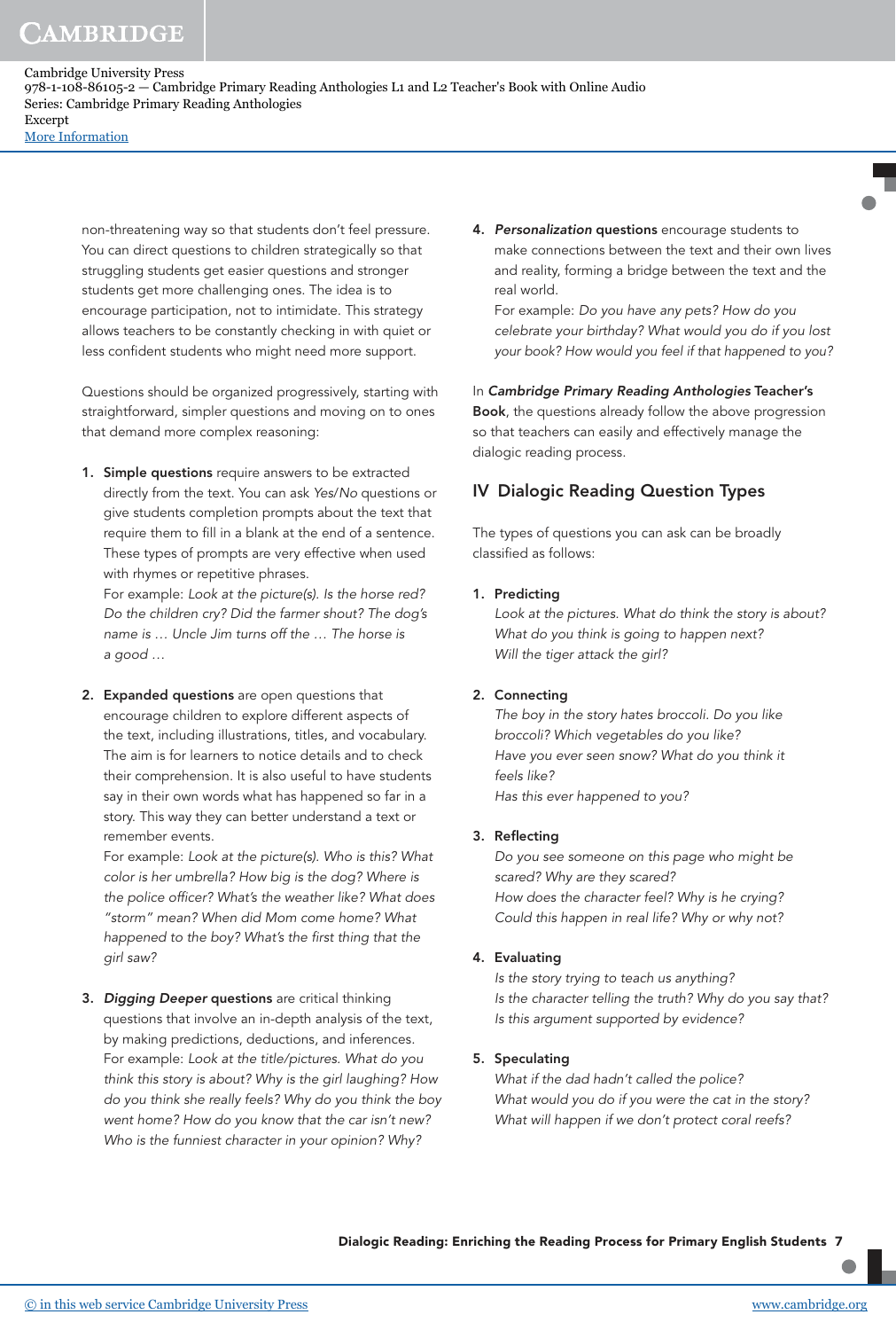[More Information](www.cambridge.org/9781108861052)

#### 6. Giving Your Opinion

Which illustration in the story is your favorite? Why? Do you like the main character? Why or why not? Would you recommend this story to a friend? Why or why not?

#### 7. Silly Questions

Can you act like a cow? Show me! Is eating cake for breakfast a good idea? Why or why not? What would happen if all birds were purple?

## V Tips and Tricks

To make dialogic reading more effective, follow these tips:

- Keep it light. The questions are not meant to test students, so keep them light and fun, even silly. It is more important for children to be engaged than to deal with difficult content.
- Mix it up! Combine a bit of reading with some questions, then some more reading and some more questions.
- Vary the prompts and questions from reading to reading.
- Follow your students' interests. Find out what they like and focus on it. Do they have pets? Ask about their own pets after they read a story or text on pets. Do any of your students play a musical instrument? Ask questions to reveal what their related interests and knowledge are.

## VI Frequently Asked Questions

1. How is dialogic reading different from traditional reading comprehension?

Traditional reading comprehension is usually literal and focused on summarizing the information in a text. Answers are often one-dimensional, that is, they are either right or wrong. Dialogic comprehension is richer because it calls for interpretation, inference, opinion, and critical thinking, in addition to discussing the literal meaning of a text.

2. Won't dialogic reading be too challenging for my lower primary students who are struggling to read? To the contrary! Dialogic reading provides scaffolding to support vocabulary learning and comprehension while children are listening to the audio track or reading out loud in class. This strategy is especially helpful for struggling readers.

### 3. What if some students don't have the language to answer?

Since children in lower primary have a basic command of English, you might have to resort to non-verbal responses. You can also allow children to answer questions in L1 and then translate their answers into English.

#### 4. How do I deal with mixed-ability classes?

You can easily adapt the questions to children's level. Closed-ended questions and completion prompts can be directed at weaker students, while openended and more complicated questions can be addressed to stronger students. However, don't forget to occasionally allow weaker students to attempt to answer more difficult questions, even if they have to resort to L1.

#### 5. How do I deal with large classes?

You can combine whole-class answers with individual ones by using TPR. For example: Stand up if you think the tiger will eat the boy. Thumbs up if you like the story. Thumbs down if you don't.

You can also implement What's your word? questions, and have children write a one-word answer for a question. Then you can elicit the words from several students. For example: How do you think the girl feels? Write one word.

 For questions addressed to individual students, ask the question first and then call on a student to answer. This way, the entire class will be more likely to pay attention.

#### 6. What do I tell parents?

Dialogic reading works. For more than a decade now, it has been implemented as part of integrated childhood development programs across the United States. Results of language development tests show that children who have been read to dialogically are substantially ahead of children who have been read to traditionally.

8 Dialogic Reading: Enriching the Reading Process for Primary English Students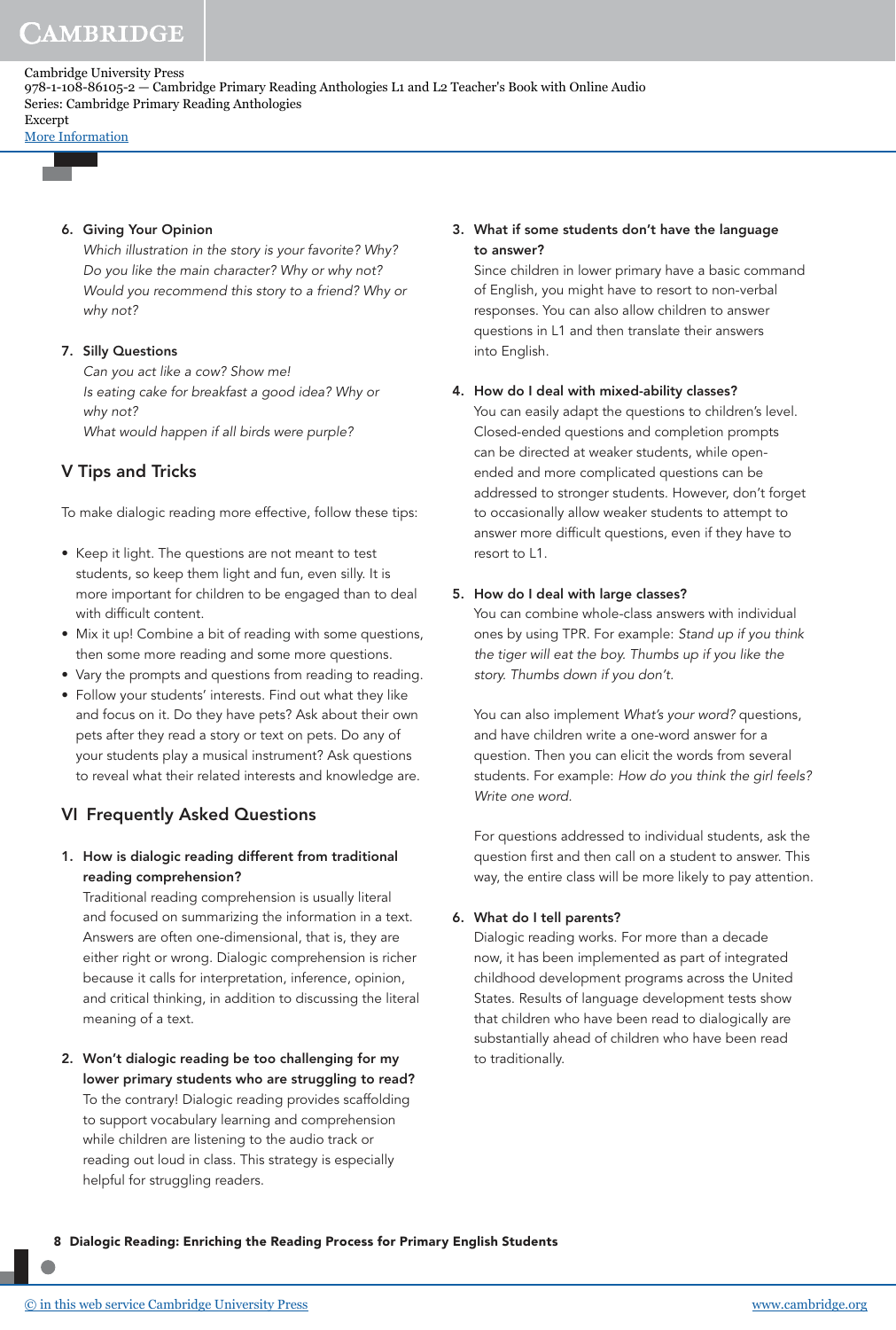CAMBRIDGE

# Helping Your Primary Students Make the Most of Reading

By Dr. Peter Watkins

## The Importance of Reading

We read instant messages, social media posts, and personal emails to stay in touch with people who are important to us. We read newspaper articles and blog posts to stay informed about current events. We read novels for our entertainment and to be transported to exciting new worlds. We read cartoons and jokes to make us laugh, and we read textbooks to learn new things and improve ourselves. We read all sorts of different texts for different purposes, but one thing is very clear: reading plays a huge part in our lives. What's more, reading is crucial if we are to take advantage of life's opportunities, particularly with regard to education and employment. That explains why there is a focus on literacy in virtually all education systems around the world. Reading really does matter.

As our learners grow up in an evermore connected world, the need to operate successfully in more than one language increases all the time. Many of our learners may find themselves in future positions where they need to be able to read English fluently. It may be for study, for work, or simply for pleasure. However, reading is not just a hugely useful skill in itself. The exposure to natural English also helps to improve all-around English ability and particularly vocabulary growth. So, how can teachers best help their learners in the vital task of developing reading skills?

## Some Key Principles for Teaching Reading

There is no doubt that understanding how sounds match to letters and combinations of letters—a phonics approach—is important in the beginning stages of reading, and learners need systematic instruction in it. However, as well as helping learners to understand "the code" behind reading, it is also important for teachers to help learners see both the fun in reading and its usefulness. This can be achieved by selecting texts that are relevant and interesting to learners, that are attractive, and that are pitched at an appropriate level so that they can be read relatively easily. Importantly, learners should look forward to reading rather than experiencing reading as a stressful

and anxiety-provoking experience. Texts that appeal to learners and make them excited, happy, or curious—in other words, texts that create an emotional reaction in the reader—will promote this enjoyment.

Reading is a skill, like many others, that gets better with consistent and dedicated practice. If reading can be made fun, learners are more likely to read regularly, and instilling good reading habits in learners is a crucial part of a reading teacher's job.

In short, the best way to get better at reading is by reading. For teachers at primary level, the need to shape attitudes toward reading is arguably even more important than for teachers at other levels because primary teachers are working with learners at such a sensitive point in their development. Positive attitudes toward reading created in childhood may sustain motivation in the reader/learner for years to come.

## Extensive Reading

Using reading anthologies that are graded to the level of the learners offers teachers the opportunity to expand the reading syllabus beyond what most course books can offer. Most course books use relatively short texts that are studied in detail, and the texts are often quite difficult for learners to understand. However, extensive reading develops reading skills in different ways. The texts tend to be graded in terms of grammar and particularly vocabulary so that they are relatively easy for learners to understand. This grading is important because when reading becomes easier, learners are more likely to enjoy the texts that they are reading and consequently want to read more.

Many people intuitively feel that texts need to be difficult for learners to benefit from them and that only great challenge will lead to improvement in language skills. However, that is not true. There is plenty of evidence that reading large amounts of relatively easy texts is a very good way to develop all-around reading skills. In short, texts do not necessarily have to be difficult to be useful to learners. Extensive reading tends to focus on developing reading fluency, and there is a lot of evidence that, as

Helping Your Primary Students Make the Most of Reading 9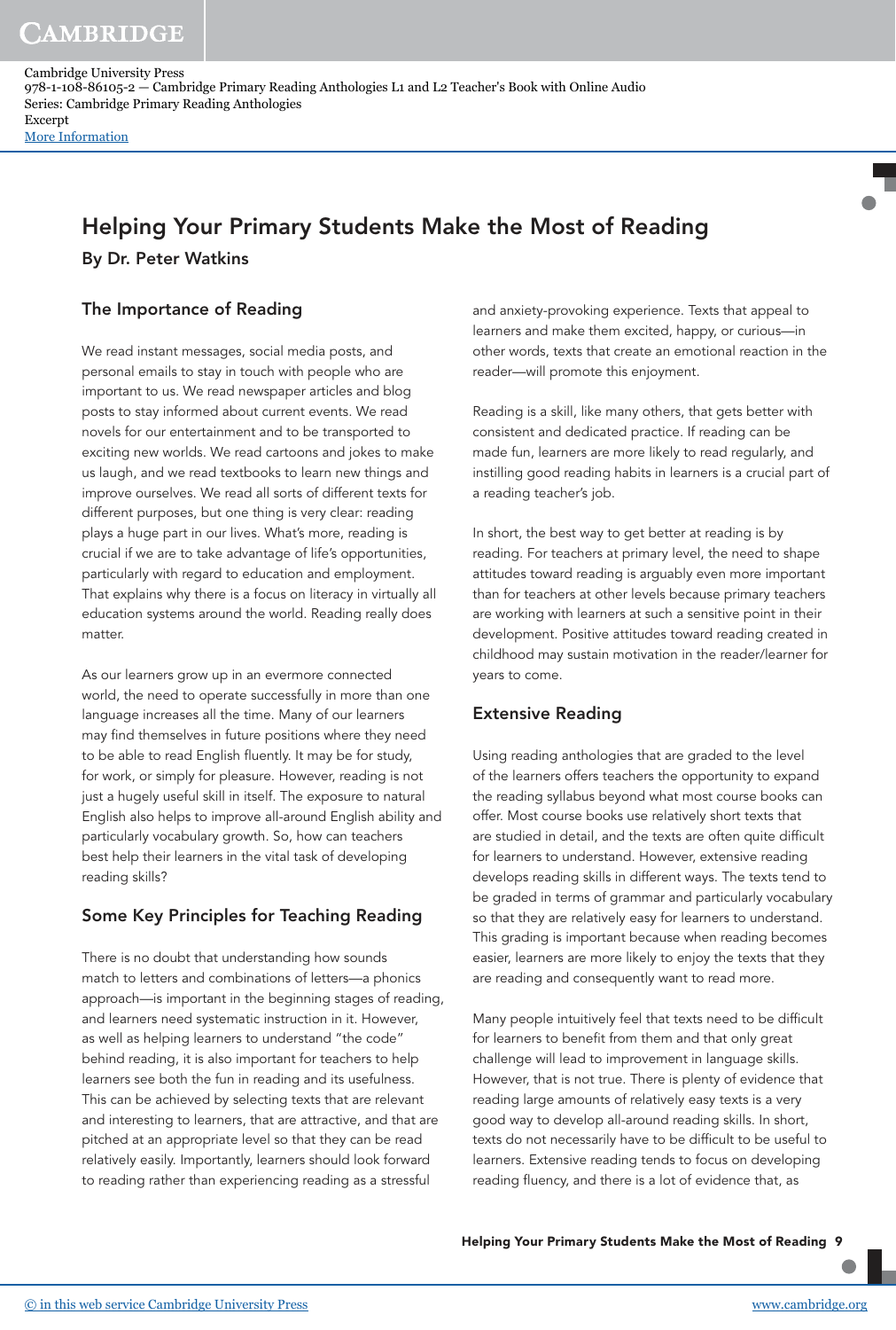[More Information](www.cambridge.org/9781108861052)

learners develop reading fluency, so they also become more accurate in their reading, understanding more of the details of the text. In other words, if learners read plenty of relatively easy texts, they also get better at understanding more difficult texts.

As well as being a potential source of pleasure, there is also evidence that extensive reading can lead to vocabulary growth, helping learners to learn new words and also to become familiar with how words are used in combinations—how words collocate. Grammar knowledge can also improve through extensive reading, probably because exposure to large amounts of English is crucial to grammar development. Extensive reading also brings improvements in writing as well as helping learners develop their knowledge and understanding of the world.

The key to unlocking all of these advantages is to make reading a habit—something that is undertaken on a regular basis. Creating these habits may start in the classroom but will ideally extend beyond the classroom, with learners willing and able to read independently at home in the future.

## Group Reading and Individual Silent Reading

The ultimate goal of all reading programs is for learners to become independent, efficient, silent readers because that is what they will need to be able to do as they become older and read outside the classroom. Nearly all more advanced reading will be individual and silent.

However, particularly at primary level, reading gives the opportunity for an enjoyable shared classroom experience. For example, a teacher could read to the class with the learners following the text. The teacher can ask supporting questions along the way, gently checking understanding or inviting speculation about what will happen next. If there is dialogue in the text, the teacher could model it and draw attention to the emotions the characters convey and which words they stress before asking the learners to practice the same section of dialogue with a partner. As the learners perform the dialogue, their role is to read the text, rather than learn it by heart, and to copy the model of the teacher. These shared activities, based around a text that learners enjoy, help build rapport among members of the class and also promote collaborative learning.

Variety is important for keeping motivation levels high. So, as well as reading to the class, the teacher could ask the learners to silently read some sections of the text. These actvities could start with very short sections, taking just a few minutes, but could gradually include longer sequences to help the learners gain independence. After the silent reading, the learners could be invited to share their reactions to the text, and the teacher can check general understanding.

## The Three Stages of Classroom Reading

In classroom situations, reading is often seen as a threestage process, with before-reading, while-reading, and after-reading stages. The teacher's task before reading is to build the learners' interest in the text and their desire to read it. It is also an opportunity to provide support for the following stages of the lesson. Support might come in the form of teaching vocabulary that is in the text, asking the learners to anticipate what the text will be about, or inviting them to share what they already know about the topic. This before-reading phase is important because good preparation can help make texts easier to understand.

While reading is when the learners actually interact with the text and build their understanding of it. There may be exercises for them to do while they read (such as answering questions), but where these are used, the teacher should take care that the "testing" dimension of using questions does not provoke anxiety and take away reading enjoyment. The questions should not become the sole focus of the lesson and should not detract from the learner experience of the text.

If questions are used and a learner gets some answers wrong, it does not need to be seen as a failure by either them or the teacher. It is simply an indication that they need to reread the text and try again. A low score is just a stepping stone to gaining a higher score. Also, teachers can include tasks that do not have a single factually "correct" answer, so students' answers cannot be judged as "wrong." For example, teachers could ask learners which character in the story they most like (or dislike) and why, or which events are the most important. These types of questions, while having no single correct answer, still allow the teacher to monitor how much learners have understood because the reporting of answers gives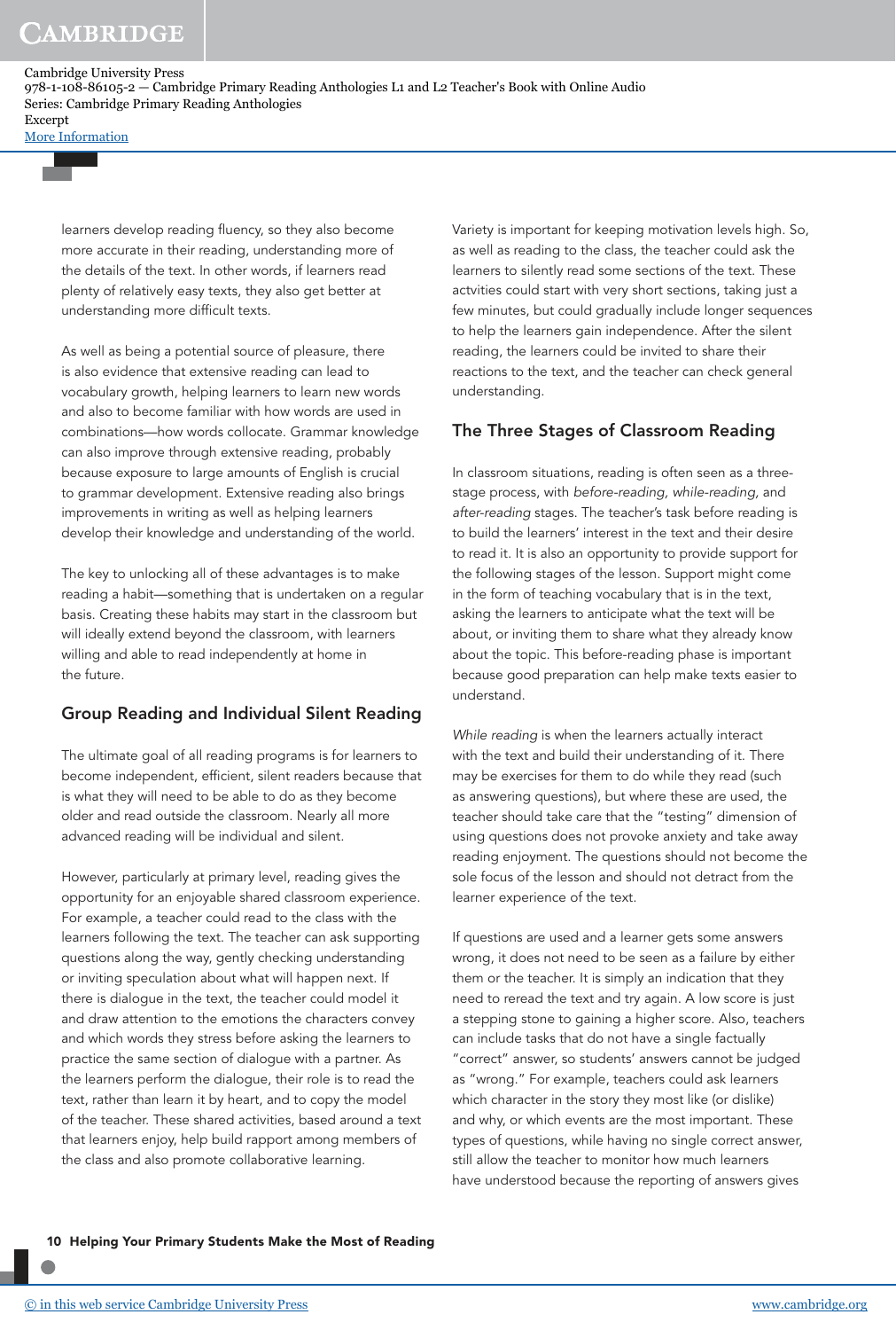learners the opportunity to demonstrate understanding and particularly the prioritizing of key information over more peripheral information, which is a strong indicator of comprehension. It is important to remember that learners do not necessarily have to understand every word or be able to analyze every item of grammar to understand the overall meaning of the text and to have benefited from reading it.

As we have seen, while-reading activities should not only be about being able to answer comprehension questions correctly. They should also give learners the chance to practice the reading strategies and skills that they are learning. One of the most important of these strategies is for readers, even young readers, to monitor their own understanding of a text. So, it is a good idea for teachers to encourage learners to ask themselves, "Do I understand what is happening?" at regular intervals as they read a text. When the answer is "no," learners can be encouraged to adopt a simple repair strategy, such as going back a few lines and rereading the text from that point or using visual material to support their overall comprehension.

After-reading activities give learners the chance to share their reactions to the text, saying what was most interesting, exciting, or memorable. Students may be asked to express these emotions in a variety of ways, such as by discussing the story, doing a drawing based on what they have read, or writing a review of the text. These activities help the learners to see reading as something genuinely communicative because they use their understanding of the text to inform some other piece of communication.

## Some Things to Try in the Classroom

- Be a role model. One of the most important parts of a teacher's job is to inspire and enthuse learners, and this is hugely important at primary level. So, be a reading role model for your learners. Share what you have been reading with them and what you read at their age. Explain why reading is important to you, and above all demonstrate an enthusiasm and passion for reading in English. This enthusiasm will be transmitted to the learners.
- Monitor and support progress. Teachers will not be surprised that learners are likely to learn and develop

their reading skills at different rates. Strong readers can become much stronger very quickly as they choose to read more and more. Unfortunately, the opposite is also true: weak readers can rapidly become much weaker than the rest of the group. This can happen when the frustration and anxiety caused by reading leads them to read less and less. Look out for weak or reluctant readers, and, if at all possible, offer them additional support and help so that they remain engaged with the reading program and can gain the benefits of reading. If necessary, help them select easier texts to read so that they start to gain some confidence in reading.

- Recycle. As noted above, fluency in reading can also lead to gains in accuracy. One way of developing reading fluency is to ask learners to review and reread texts. It is a very underused strategy in the teaching of reading, perhaps because teachers are afraid that repeating something may be seen as a waste of time. However, there are many ways to make it a fun activity. For example, a teacher could copy out a section of a previously-read text, making just a few incidental changes (for example, to places, ages, or names). Ask learners to read the rewritten text to find the differences with the original.
- Create a word bag. A word bag is a very simple idea. Keep a bag (it could just be a large envelope) in your classroom along with a supply of blank slips of paper. When you encounter a new word or phrase in the text, write it on a slip of paper and put it in the bag. As the number of new words and phrases in the bag grows, take time at the beginning or end of the lesson to review some of the words. Ask learners what they mean, whether they can remember the text they came from, and the context in which they were used. As learners get the idea of the word bag, you could invite them to add words to the bag from the texts they read. This simple idea is a way of recycling new vocabulary, which is a very important step in it being remembered.
- Use the whole package. Like any teaching resource, reading material needs to be fully exploited. For example, the way that a text is illustrated is not just for decoration but can actually help with comprehension of the text. Before reading, draw learners' attention to the illustrations and ask them questions about how they think the images will relate to the text. They may be able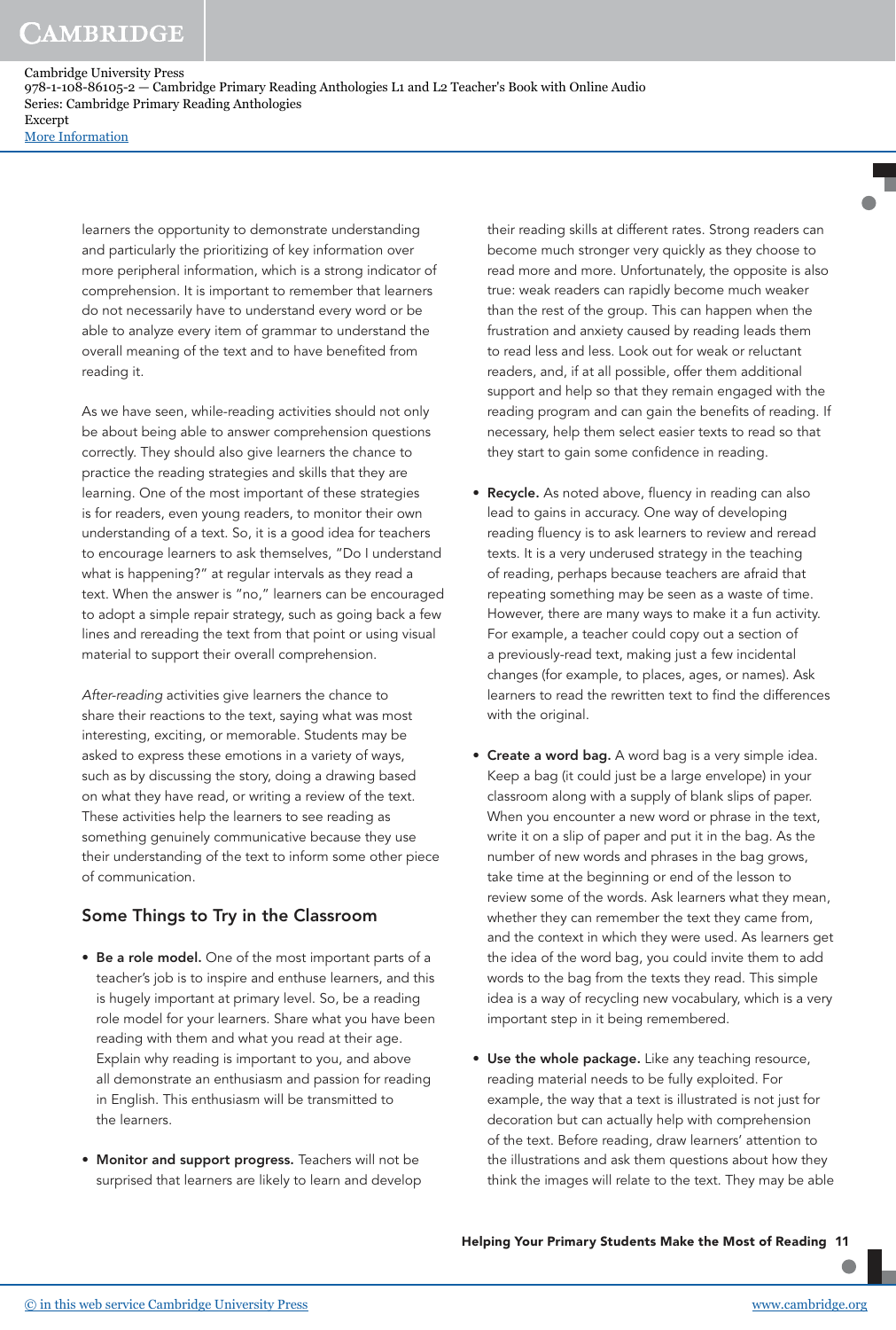[More Information](www.cambridge.org/9781108861052)

to speculate about the setting of the text, the characters involved, and so on. Encourage learners to adopt this strategy when they read independently—they should take a few moments to think through what information the pictures give them. Recordings of the text can also be useful because they can again help develop fluency in reading. Learners are pushed to follow the text at the rate at which it is read rather than slowing down too much and reading very slowly. If a teacher wishes to check that the learners are following the text, the teacher can occasionally stop the recording and ask, What is the next word?, thus checking that learners are following successfully. Of course, teachers may also check that learners are understanding the key points of the text by having them summarize what just happened, for example.

Above all, make reading in English an enjoyable and positive experience for learners.

12 Helping Your Primary Students Make the Most of Reading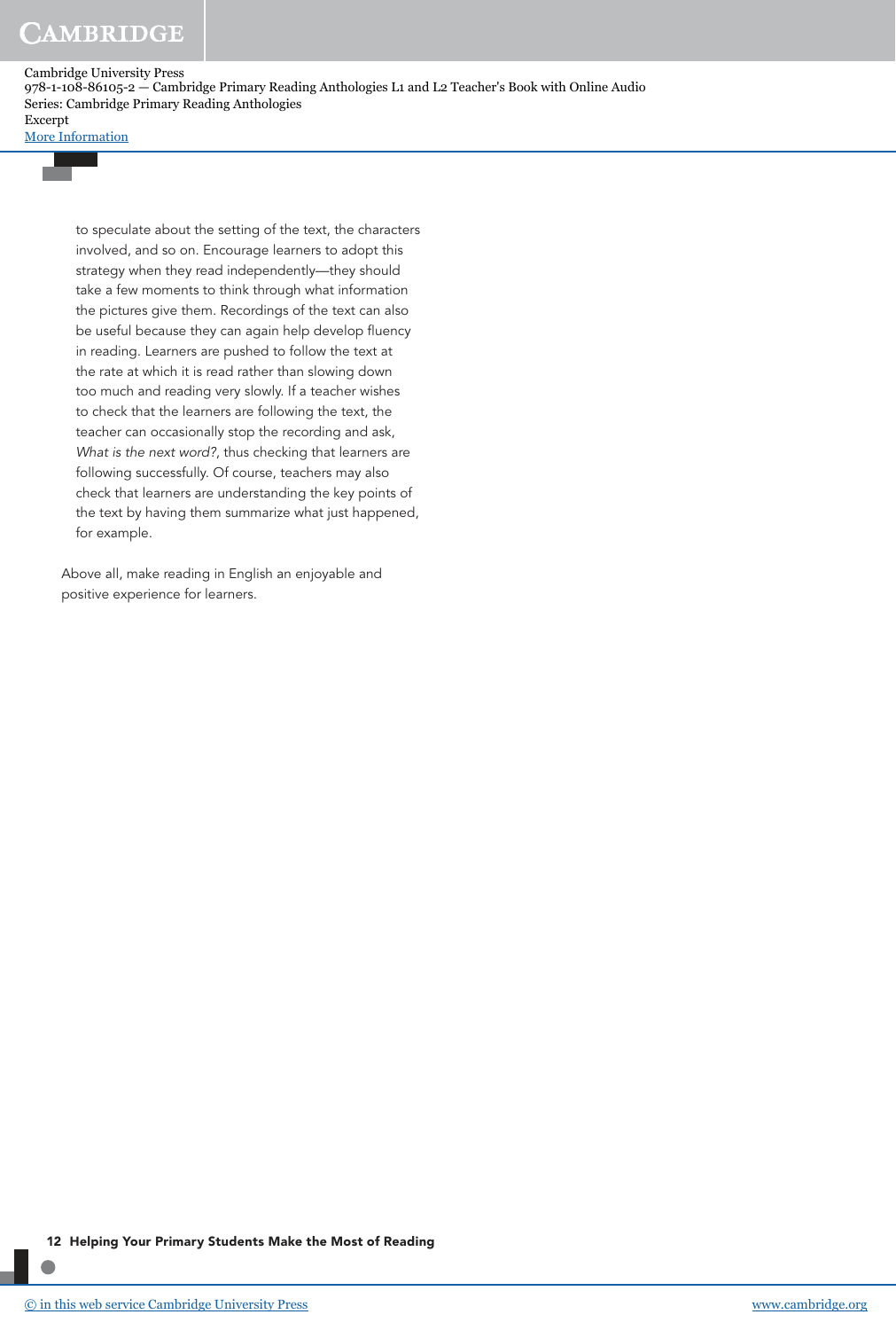CAMBRIDGE

Cambridge University Press 978-1-108-86105-2 — Cambridge Primary Reading Anthologies L1 and L2 Teacher's Book with Online Audio Series: Cambridge Primary Reading Anthologies Excerpt [More Information](www.cambridge.org/9781108861052)

## How to Identify and Support Young Readers with Specific Learning Difficulties (SpLDs)

## By Dr. Judit Kormos

Reading in another language can be challenging for primary school children because they are still developing their literacy skills in their first language. Reading is a complex process requiring the orchestration of many cognitive operations. When we read, we decode letters, transform them into sounds, combine these sounds to form words, access the meaning of words, and place them in a grammatical structure to arrive at the meaning of a sentence. These processes constitute what we call lowerorder reading processes. Successful text comprehension requires more than just understanding sentence meaning. In order to understand what we read, we need to connect the sentences, establish a logical connection between them, integrate the read information with our background knowledge, make inferences about information that is not explicitly stated but only implied in the text, and finally check whether we understand the text appropriately. These latter processes are called higher-order comprehension processes.

Children need to learn all these processes and move from lower levels of word decoding to sentence comprehension and finally to text comprehension within a few years. Most children and language learners make this journey successfully over time. However, a number of them might find reading particularly challenging, not only because their language proficiency limits them, but also because they might have literacy-related difficulties in their first language that impact their second language reading processes as well. Literacy-related learning difficulties are a sub-type of Specific Learning Difficulties (SpLDs) and can affect approximately 5–15% of people. Although there is a large overlap between first and second language reading difficulties, with early identification and appropriate support, children with SpLDs can also become good readers in another language.

## What causes reading difficulties?

Reading difficulties can affect either lower-order or higher-order reading processes, or both of them. One type of SpLD, dyslexia, generally causes word-level reading problems, which can subsequently impact all the reading stages that follow the decoding of words. If

someone misreads a word, they might misunderstand the sentence and, if a large number of words are inaccurately understood, they might fail to comprehend the whole text. This is often the case with dyslexic children at the early stages of literacy development in lower primary levels. At higher levels of schooling and with more exposure to reading, dyslexic children might improve their wordlevel reading accuracy, and their difficulty might manifest in slower reading speed. Their higher-order reading comprehension processes can function efficiently, and their global text comprehension might be appropriate.

There are also readers who have adequate wordlevel decoding skills, but they still struggle with text comprehension. This group of SpLDs is called specific reading comprehension impairment and does not only result in difficulties understanding written texts, but also in challenges with oral language comprehension. Another group of SpLDs can affect writing skills at the level of spelling, punctuation, grammatical accuracy, as well as clarity and organization of written expression. Since there is a large overlap between sub-types of SpLDs, writing and reading difficulties often co-occur.

There are several underlying cognitive causes of reading difficulties. One of these, which provides an explanation for difficulties with word-level decoding, is the impairment of phonological processing. Phonological processing underlies the distinguishing and manipulating of sounds and syllables. It helps people differentiate short and long sounds as well as sounds that only show smaller qualitative differences (e.g., the sounds /b/ and /d/). It also plays a key role in early stages of reading when children learn how to blend sounds and syllables to form words. One of the major causes of difficulty for dyslexic readers is inefficient phonological processing.

Other reasons for challenges in reading include a lower level of efficiency in the functioning of working memory, which is a system for the temporary storage and manipulation of information before it is encoded in long-term memory. When we read, we need to keep decoded information in working memory and to evaluate

How to Identify and Support Young Readers with Specific Learning Difficulties (SpLDs) 13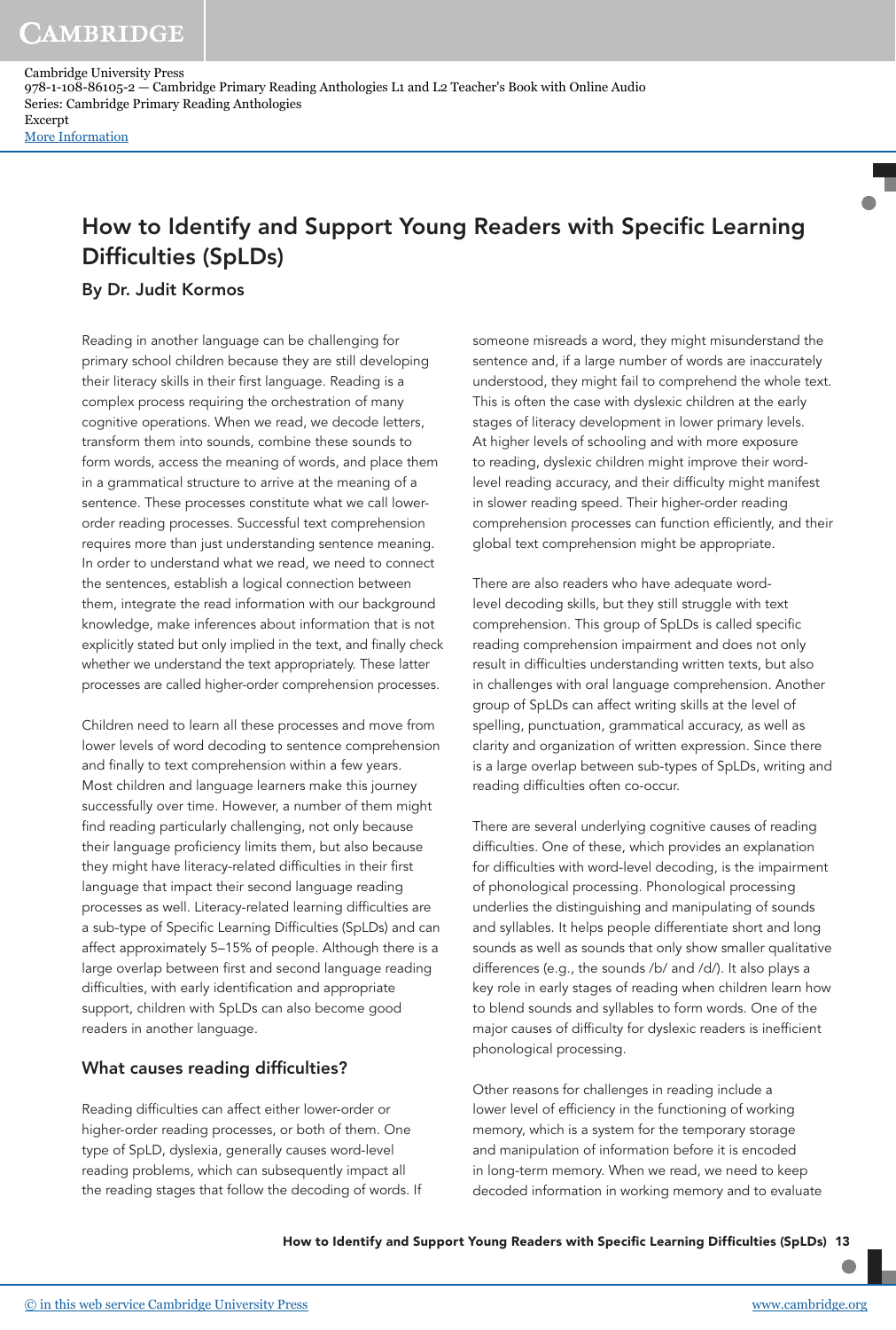[More Information](www.cambridge.org/9781108861052)

it against what we learned from previous parts of the text and what we know about the world. If working memory capacity is smaller, information might be forgotten or misremembered. Working memory issues can have a particularly strong impact on higher-order reading processes and are often observed in specific reading comprehension impairment. Furthermore, poor readers are often characterized by weaknesses in planning, organizing, strategizing, and paying attention, which constitute key executive functions. Reading is a complex interactive process that happens in real time, and impaired executive functions can disrupt any phase of reading. Inefficient functioning of executive functions often causes problems for readers with attention deficit and hyperactivity disorder.

A final important cause of reading difficulties can be slower processing speed, which can make reading processes laborious. Slow processing speed is a key characteristic of almost all types of SpLDs. It is important to note that, just as there is a large overlap between different types of SpLDs, a similar co-occurrence of underlying cognitive problems can be observed.

## How can reading difficulties be identified?

SpLDs often remain unidentified due to a variety of reasons, and it is often language teachers who notice that a child's reading development in an additional language is slower than that of their peers. Although it is not the teachers' task to diagnose SpLDs, they can still contribute to the identification of struggling readers and facilitate students' access to expert advice and relevant support.

The process of assessment usually starts with a phase of observation, during which teachers collect information about the students' performance in all areas of first and second language competence. In the case of students who come from a similar first language background, it is best to start with a survey of native language skills. First of all, teachers can ask learners to read aloud in their first language and observe the speed and accuracy with which students read. This should be done both at the word and text level. Word lists should ideally contain a) frequent words in the students' first language, b) infrequent words, and c) non-existent but phonologically possible words. Difficulties reading infrequent and non-existent words might be signs of dyslexia. At the text level, teachers can check what children can remember from a variety of ageappropriate texts that they silently read to themselves. A similar procedure can be repeated in the second language. If no apparent difficulties are seen in children's native language and reading proves to be challenging in the second language only, it is likely that children need support in developing skills and knowledge that underlie second language reading (e.g., vocabulary, grammar, reading strategies).

Next, it is also useful to examine differences in oral and written language comprehension in the students' native language. At primary level, teachers can use short tales, stories, and informational texts along with questions to check understanding of main ideas, specific information, and inferences. If students experience challenges understanding both spoken and written texts of approximately similar difficulty in their first language, it is likely that they have specific reading comprehension impairment. This might be caused by under-developed oral language skills in the native language. The nature of oral language comprehension difficulties can be further examined by looking at the depth and breadth of vocabulary knowledge and the accurate use of grammatical constructions in the first language. If teachers find that students comprehend oral language much better than written texts, it is possible that students' reading problems are caused by dyslexia and word-level decoding deficiencies. These assessment procedures can also be conducted in the second language, but differences between oral and written comprehension might be more difficult to detect due to limitations in second language skills.

In addition to examining text comprehension in different modalities, it is also useful to assess children's phonological processing skills, word naming speed, and working memory. Ideally, this assessment should be conducted in the children's first language, but, if this is not possible, children can be tested in the second language as well. Phonological processing skills can be examined using tasks in which students have to manipulate sounds within words. For example, children can be asked to reverse the first and last sound of a word (e.g., god -> dog) or delete the first sound of a word (cat -> at). Word naming speed can be established with the help of pictures showing colors, animals, or numbers that children have to name as quickly as possible. Working memory can be tested by forward or backward word or number repetition tasks. In these tasks, students are presented with a string of

14 How to Identify and Support Young Readers with Specific Learning Difficulties (SpLDs)